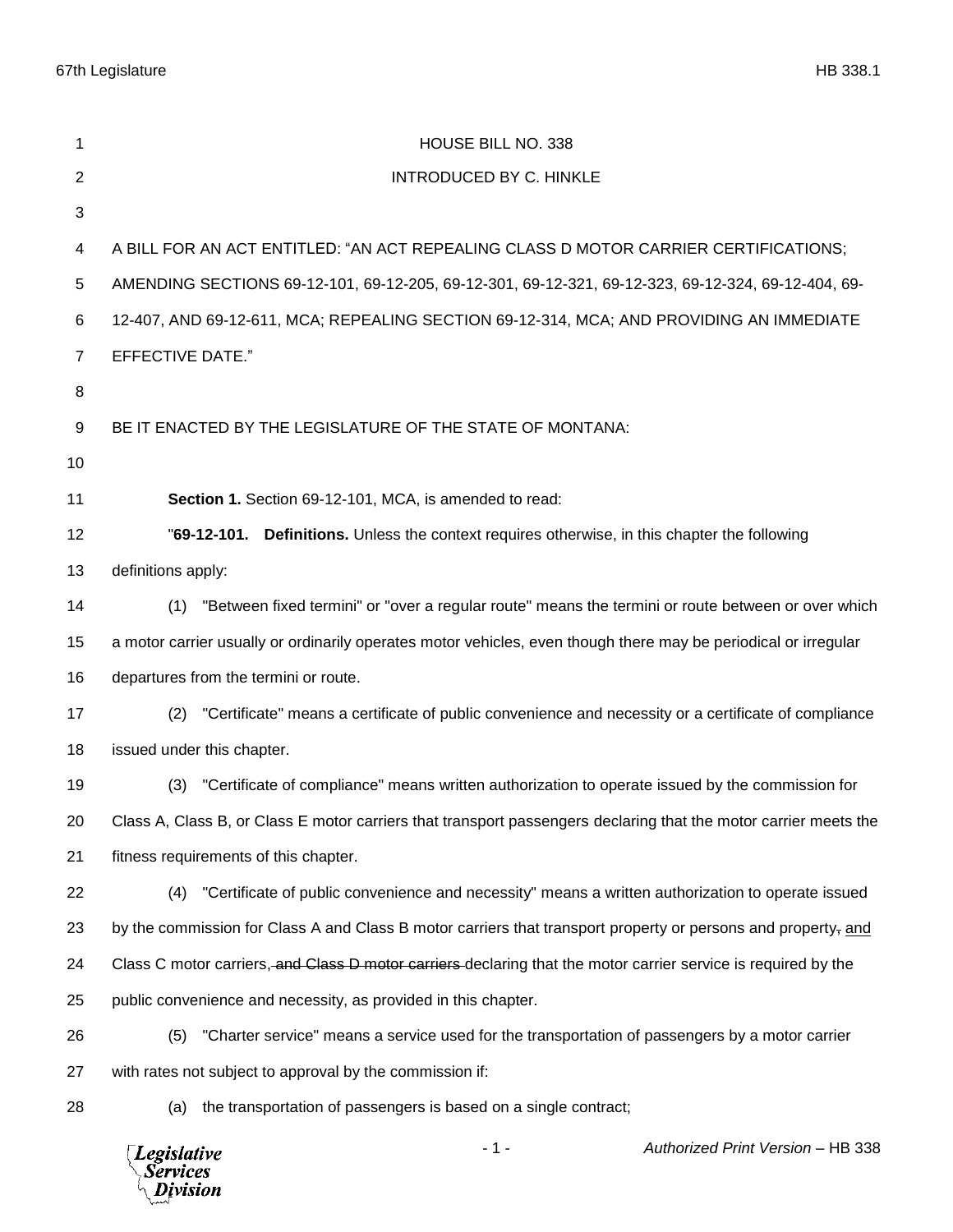spontaneous, curbside agreement;

 (c) the contract includes a single fixed charge and fares are not assessed per passenger; (d) the passenger or group of passengers acquires exclusive use of the motor vehicle through the contract; and (e) when applied to a group of passengers being transported, the group of passengers travels together to a specified destination. (6) "Compensation" means the charge imposed on motor carriers for the use of the highways in this state by motor carriers under 69-12-421. (7) "Corporation" means a corporation, company, association, or joint-stock association. (8) "Digital network" means any online-enabled application, software, website, or system offered or utilized by a transportation network carrier that enables the prearrangement of rides with transportation network carrier drivers. (9) "For hire" means for remuneration of any kind, paid or promised, either directly or indirectly, or received or obtained through leasing, brokering, or buy-and-sell arrangements from which a remuneration is obtained or derived for transportation service. (10) "Garbage" means ashes, trash, waste, refuse, rubbish, organic or inorganic matter that is transported to a licensed transfer station, licensed landfill, licensed municipal solid waste incinerator, or licensed disposal well. The term does not include wastewater and waste tires. (11) "Household goods" means any of the following: (a) personal effects and property used or to be used in a dwelling when they are a part of the equipment or supply of the dwelling. The term does not include property moving from a factory or store unless the property is purchased by a householder for use in a dwelling and is transported at the request of the householder. (b) furniture, fixtures, equipment, and the property of stores, offices, museums, institutions, hospitals, or other establishments when those items are a part of the stock, equipment, or supply of the stores, offices, museums, institutions, hospitals, or other establishments. The term does not include the stock-in-trade of an establishment, whether consignor or consignee, other than used furniture and used fixtures, except when - 2 - *Authorized Print Version* – HB 338 **Legislative** *Services* Division

(b) the contract is entered into in advance of the transportation and does not result from a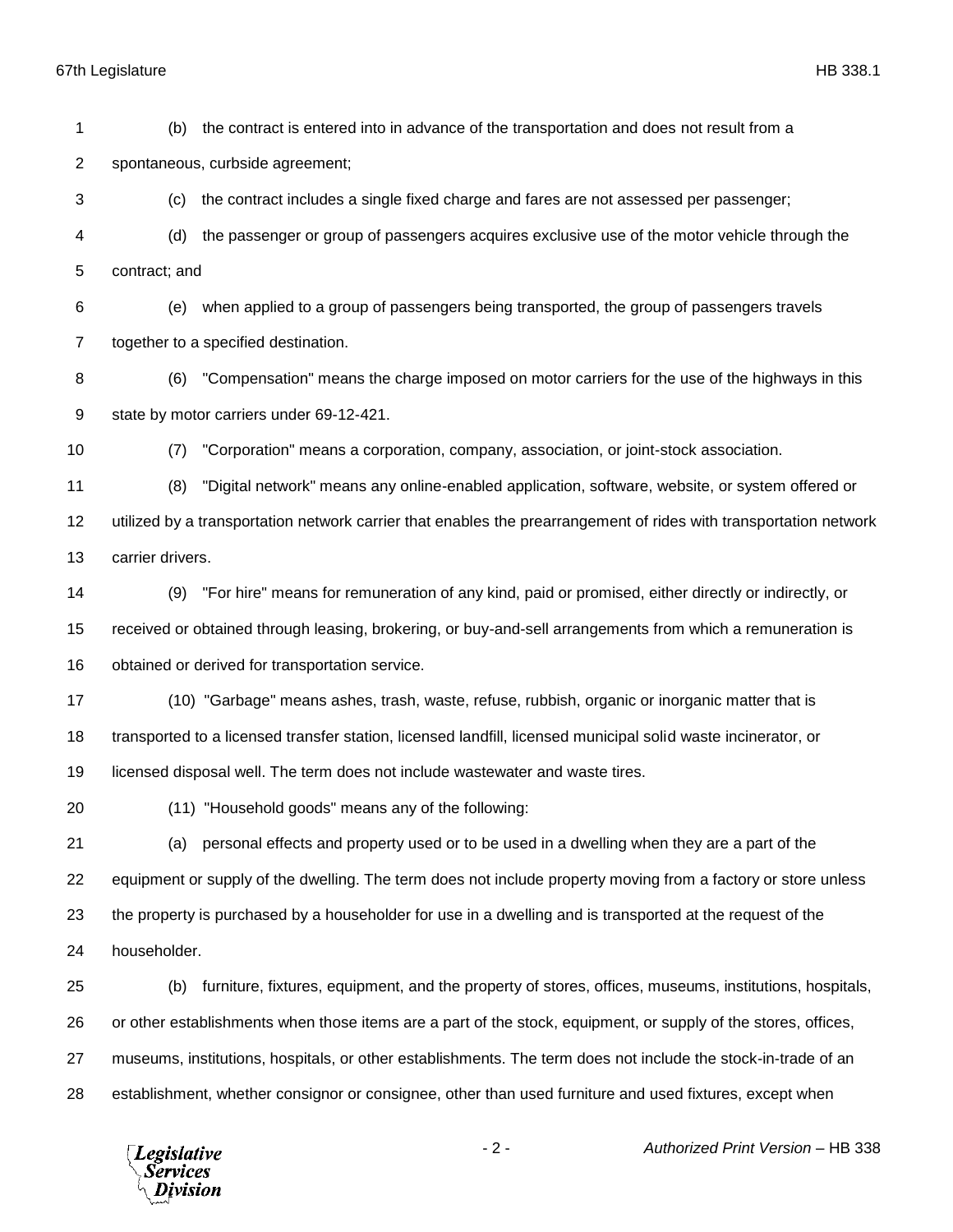transported as incidental to moving of the establishment or a portion of the establishment from one location to another.

 (c) articles, including objects of art, displays, and exhibitions that because of their unusual nature or value, require the specialized handling and equipment usually employed in moving household goods and other similar articles.

 (12) "Motor carrier" means a person or corporation, or its lessees, trustees, or receivers appointed by a court, operating motor vehicles upon a public highway in this state for the transportation of passengers, household goods, or garbage for hire on a commercial basis, either as a common carrier or under private contract, agreement, charter, or undertaking. A motor carrier includes a transportation network carrier.

 (13) "Motor vehicle" includes vehicles or machines, motor trucks, tractors, or other self-propelled vehicles used for the transportation of property or persons over the public highways of the state.

(14) "Person" means an individual, firm, or partnership.

(15) "Personal vehicle" means a vehicle that is used by a transportation network carrier driver in

connection with providing a prearranged ride and is:

(a) owned, leased, or otherwise authorized for use by the transportation network carrier driver; and

(b) not a taxicab, limousine, or for-hire vehicle.

(16) "Prearranged ride" means transportation provided by a driver to a rider, beginning when a driver

accepts a ride requested by a rider through a digital network controlled by a transportation network carrier,

continuing while the driver transports a requesting rider, and ending when the last requesting rider departs from

the personal vehicle. A prearranged ride does not include transportation provided using a taxicab, limousine, or

- other for-hire vehicle pursuant to Title 69, chapter 12.
- 

(17) "Public highway" means a public street, road, highway, or way in this state.

(18) "Railroad" means the movement of cars on rails, regardless of the motive power used.

(19) "Recyclable" means any material diverted from the solid waste stream that can be reused in the

production of heat or energy or as raw material for new products and for which markets exist.

(20) "Transportation network carrier" means an entity that uses a digital network or software

application service to connect passengers to transportation network carrier services provided by transportation

network carrier drivers. A transportation network carrier may not be deemed to control, direct, or manage the

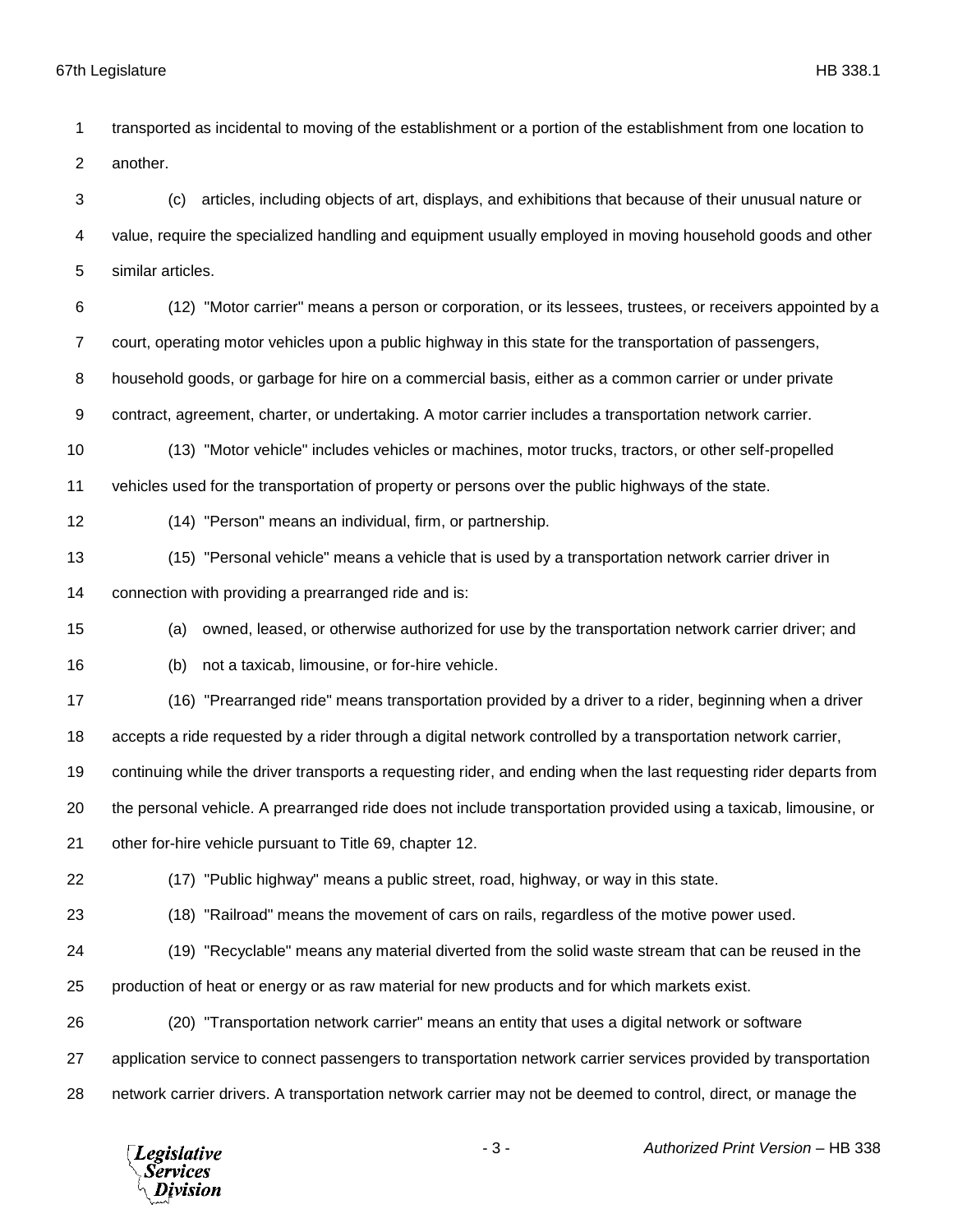personal vehicles or transportation network carrier drivers that connect to its digital network, except where

agreed to by written contract.

(21) "Transportation network carrier driver" or "driver" means an individual who:

 (a) receives connections to potential riders and related services from a transportation network carrier in exchange for payment of a fee to the transportation network carrier; and

 (b) uses a personal vehicle to provide a prearranged ride to riders upon connection through a digital network controlled by a transportation network carrier in return for compensation or payment of a fee.

(22) "Transportation network carrier rider" or "rider" means an individual or persons who use a

transportation network carrier's digital network to connect with a transportation network carrier driver who

provides prearranged rides to the rider in the driver's personal vehicle between points chosen by the rider.

- (23) "Transportation network carrier services" means the transportation of a passenger between points
- chosen by the passenger and prearranged with a transportation network carrier driver through the use of a

transportation network carrier digital network or software application."

**Section 2.** Section 69-12-205, MCA, is amended to read:

 "**69-12-205. Rules to reflect differences between carrier classes.** (1) Except as provided in subsection (3), rules related to schedules, service, tariffs, rates, facilities, accounts, and reports must recognize 18 the differences between types of Class A, Class B, Class C, Class D, and Class E motor carriers, as defined in this chapter, and must be just, fair, and reasonable to the classes and types of motor carriers in relation to each other and to the public.

 (2) (a) In establishing the tariff or rates to be charged by Class A and Class B motor carriers for the carrying of persons, the commission shall take into consideration the kind and character of service to be performed.

 (b) In establishing the tariff or rates to be charged by Class A and Class B motor carriers for the carrying of property or persons and property, the commission shall take into consideration the public necessity of the service, the kind and character of service to be performed, and the effect of the tariff and rates on other transportation agencies, if any. The commission shall, as far as possible, avoid detrimental or unreasonable competition with existing railroad service or service furnished by a motor carrier.

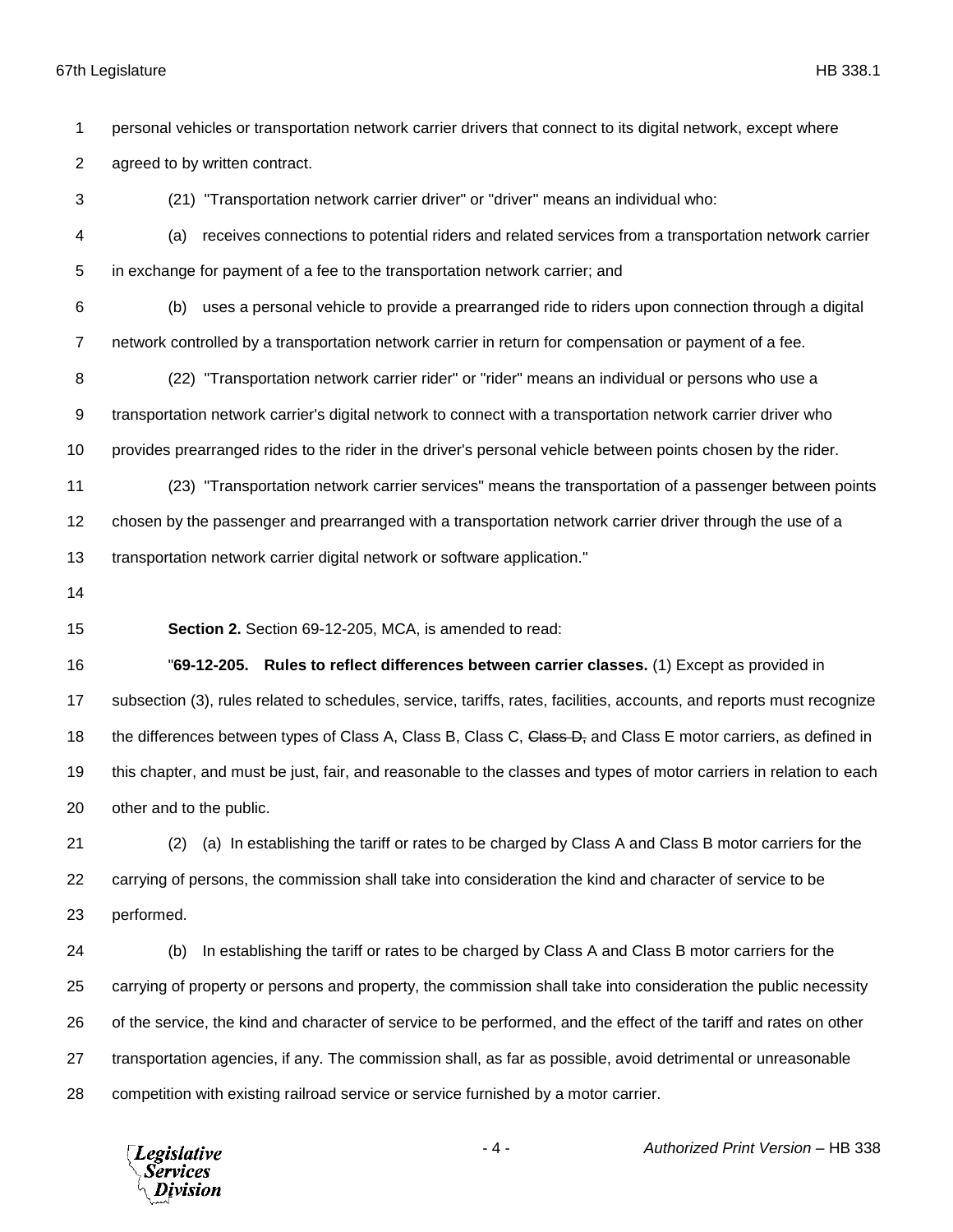(3) Except as provided in 69-12-341, a Class E motor carrier is not subject to commission rules related to schedules, tariffs, or rates." **Section 3.** Section 69-12-301, MCA, is amended to read: "**69-12-301. Classification of motor carriers.** (1) Motor carriers are divided into five classes to be known as: (a) Class A motor carriers; (b) Class B motor carriers; (c) Class C motor carriers; and (d) Class D motor carriers; and  $(e)(d)$  Class E motor carriers. (2) Class A motor carriers include all motor carriers operating between fixed termini or over a regular route and under regular rates or charges, based upon either station-to-station rates or upon a mileage rate or scale. (3) Class B motor carriers include all motor carriers operating under regular rates or charges based upon either station-to-station rates or upon a mileage rate or scale and not between fixed termini or over a regular route. (4) Class C motor carriers include all motor carriers where the remuneration is fixed in and the transportation service furnished under a contract, charter, agreement, or undertaking. (5) Class D motor carriers include all motor carriers operating motor vehicles transporting garbage.  $(6)(5)$  Class E motor carriers include all transportation network carriers." **Section 4.** Section 69-12-321, MCA, is amended to read: "**69-12-321. Hearing on application for motor carrier certificate.** (1) (a) Upon the filing of an 25 application for a certificate by a Class A, Class B, Class C, Class D, or Class E motor carrier, except a Class C motor carrier authorized to operate under the terms of a contract as provided in 69-12-324, or upon the filing of a request for a transfer of authority, the commission shall provide notice of the application to any interested party.

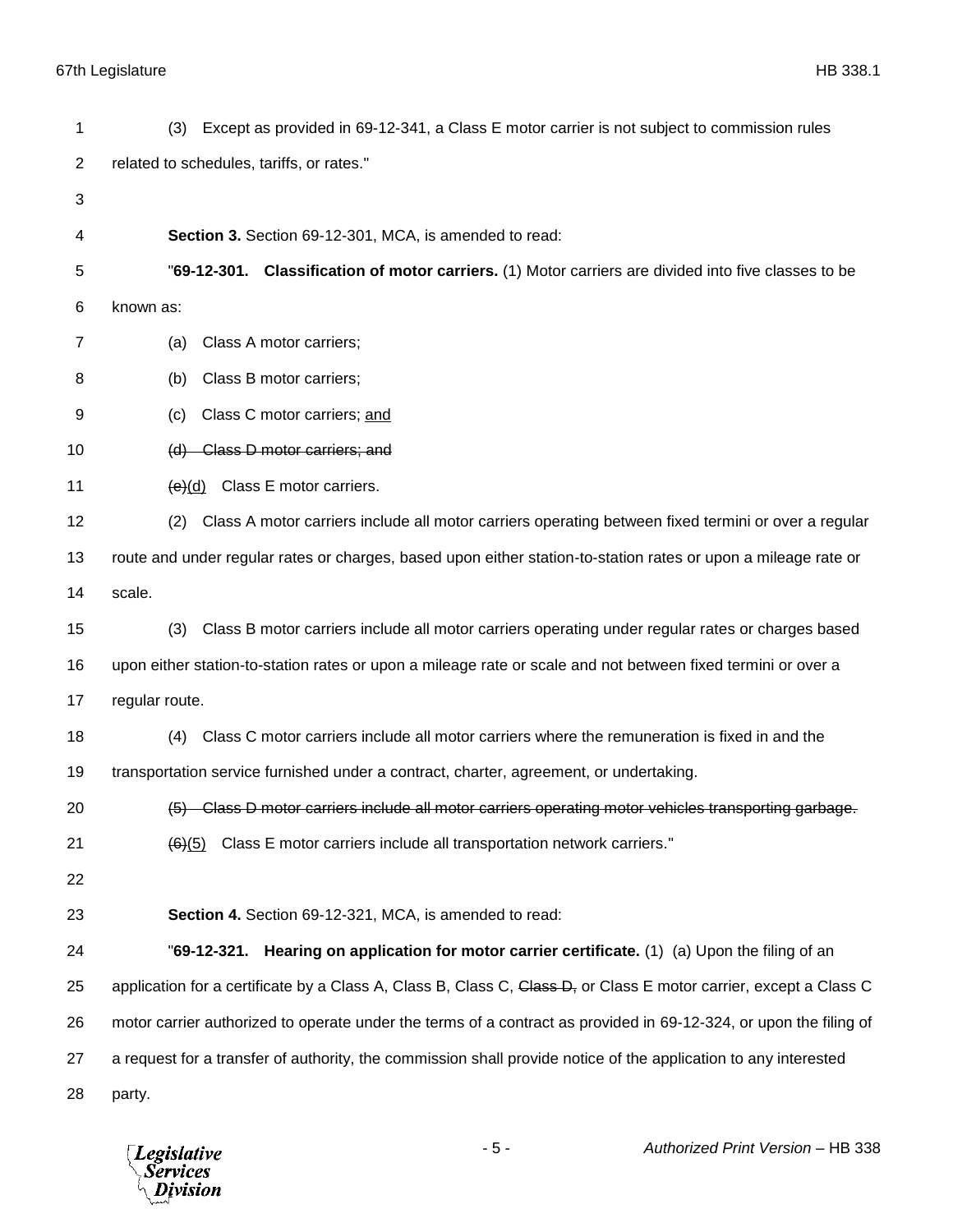(b) If a protest or a request for hearing is received, the commission shall fix a time and place for a hearing on the application. The hearing must be set for not later than 60 days after receipt of a protest or a hearing request. If a protest or a request for hearing is not received, the commission may act on the application without a hearing as prescribed by commission rules. (c) A protest related to an application by a motor carrier pursuant to 69-12-311(1)(a) or 69-12- 312(1)(a) or by a Class E motor carrier is limited to a protest of the motor carrier's ability to meet the requirements of 69-12-323(5). (2) A motor carrier referred to in 69-12-322, the department of transportation, the governing board or boards of any county, town, or city into or through which the route or service as proposed may extend, and any 10 person or corporation concerned are interested parties to the proceedings and may offer testimony for or against the granting of the certificate. (3) The contracting parties referred to in 69-12-313(4) shall appear and offer testimony in support of the applicant. (4) An application by a motor carrier pursuant to 69-12-311(1)(b) or 69-12-312(1)(b), by a Class C 15 motor carrier, or by a Class D motor carrier for a certificate of public convenience and necessity may be denied without a public hearing when the records of the commission demonstrate that the route or territory sought to be served by the applicant has previously been made the basis of a public investigation and finding by the commission that public convenience and necessity do not require the proposed motor carrier service. A hearing must be held if the applicant presents facts demonstrating that conditions over the route or in the territory and affecting transportation facilities have materially changed since the previous public investigation and finding and that public convenience and necessity now require the motor carrier operation." **Section 5.** Section 69-12-323, MCA, is amended to read:

 "**69-12-323. Decision on application.** (1) (a) Except as provided in subsection (1)(b), within 180 days from the date of the completed filing of an application, the commission shall issue its finding, order, or decision on the application and the evidence presented in support of the application at the time of the hearing. (b) The commission may extend the time for making a decision to a date requested by the applicant.

28 (2)  $\leftrightarrow$  16 after a hearing on the request for a certificate of public convenience and necessity the

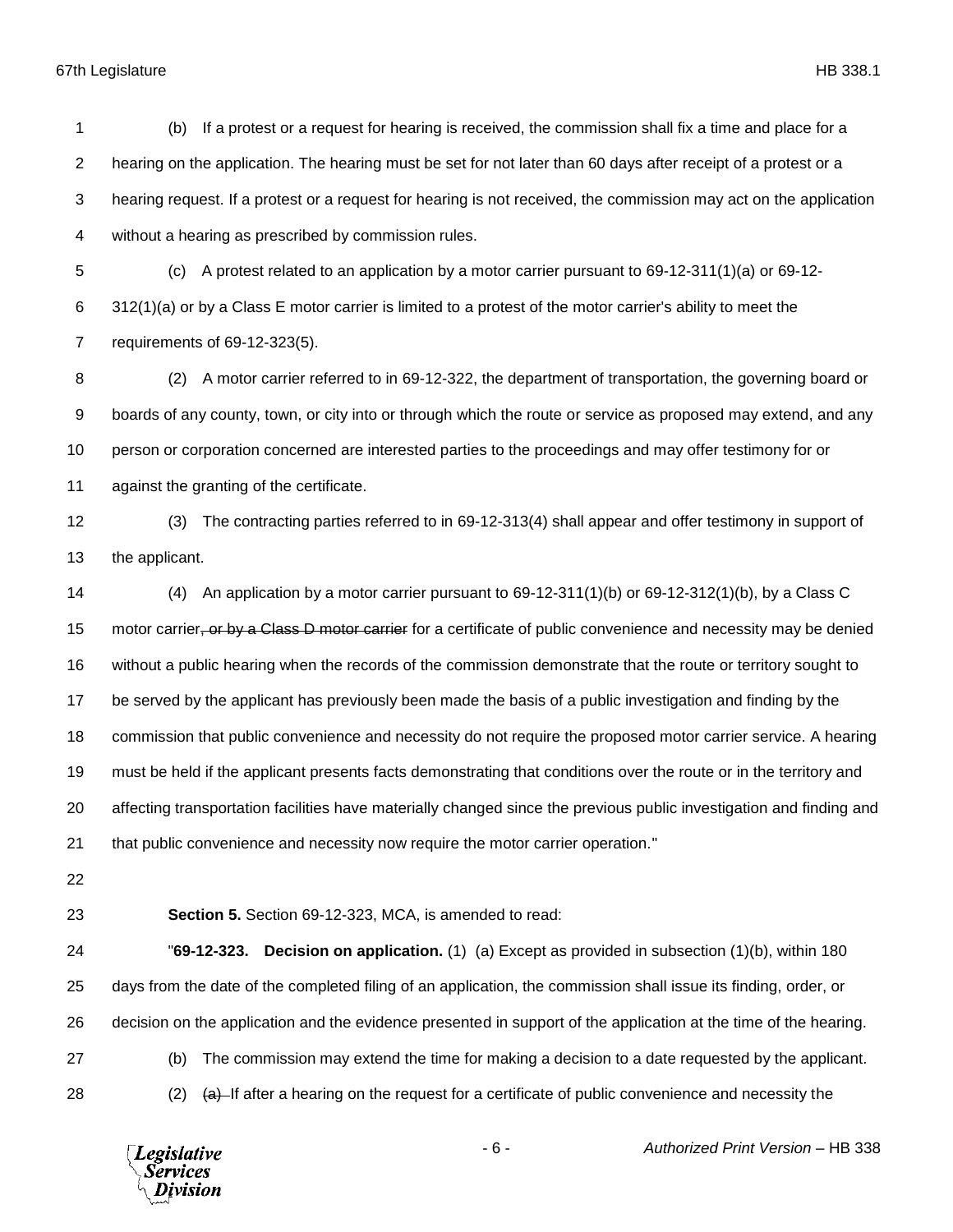commission finds from the evidence that public convenience and necessity require the authorization of the service proposed or any part of the service proposed, a certificate of public convenience and necessity must be issued. In determining whether a certificate of public convenience and necessity should be issued, the commission shall consider:  $\frac{1}{2}$  (i)(a) the transportation service being furnished or that will be furnished by any railroad or other existing transportation agency; 7 (iii)(b) the likelihood of the proposed service being permanent and continuous throughout 12 months of the year; and 9 (iii)(c) the effect that the proposed transportation service may have on other forms of transportation service that are essential and indispensable to the communities to be affected by the proposed transportation service or that might be affected by the proposed transportation service. (b) For the purposes of issuing a certificate of public convenience and necessity to a Class D motor carrier, a determination of public convenience and necessity may include a consideration of competition. (3) The commission may issue the certificate as requested in the application or in part and may attach terms and conditions to a certificate of public convenience and necessity for a motor carrier pursuant to 69-12- 16 311(1)(b) or 69-12-312(1)(b), or a Class C motor carrier, or a Class D motor carrier that in its judgment public convenience and necessity require. (4) If a certificate is issued to a motor carrier as provided in this part, the certificate is in effect until terminated by the commission for cause or until terminated by the owner's failure to comply with 69-12-402. (5) (a) In determining whether to approve a certificate of compliance for a motor carrier pursuant to 69-12-311(1)(a) or 69-12-312(1)(a) or for a Class E motor carrier, the commission shall consider only whether the applicant meets the requirements of 69-12-415. The commission shall provide notice and may require a hearing in accordance with 69-12-321. (b) An applicant seeking a certificate of compliance establishes a rebuttable presumption that it meets the requirements of 69-12-415 by demonstrating compliance with insurance, bonding, and security requirements established by the commission in accordance with 69-12-402." **Section 6.** Section 69-12-324, MCA, is amended to read:

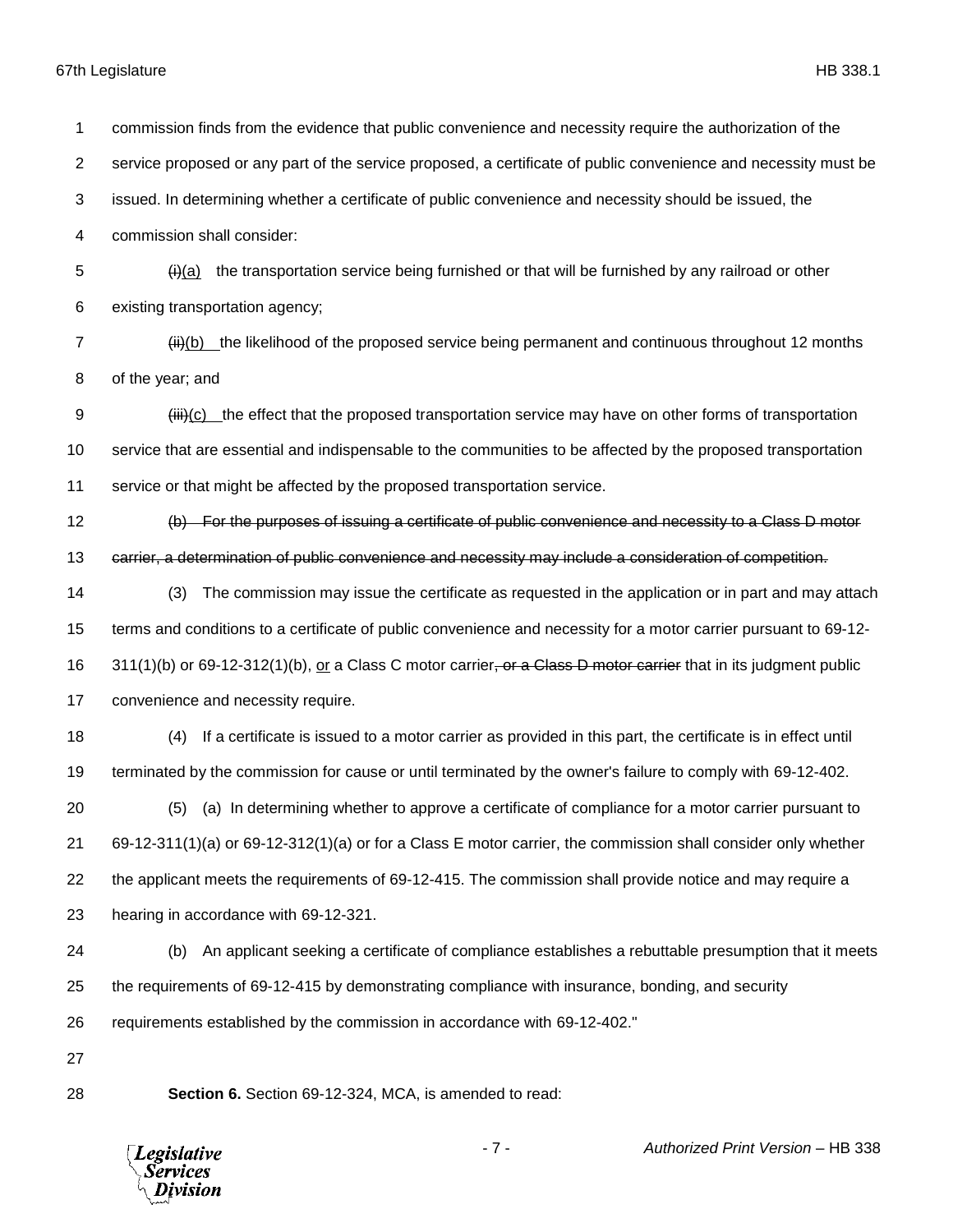| 1              | Special provisions when federal or state contract involved. (1) (a) A written contract<br>"69-12-324.          |
|----------------|----------------------------------------------------------------------------------------------------------------|
| $\overline{2}$ | presented to the commission is sufficient proof that a motor carrier pursuant to 69-12-311(1)(a) or 69-12-     |
| 3              | 312(1)(a) or a Class E motor carrier meets the requirements for a certificate of compliance or that a motor    |
| 4              | carrier pursuant to 69-12-311(1)(b) or 69-12-312(1)(b), or a Class C motor carrier, or a Class D motor carrier |
| 5              | meets the requirements for a certificate of public convenience and necessity in accordance with the terms and  |
| 6              | conditions contained within the United States government or state government contracts.                        |
| 7              | (b) Subject to the provisions of this section, a transportation movement is considered to be-                  |
| 8              | $(a)$ the transportation for hire of persons between two points within the state by a motor carrier            |
| 9              | pursuant to the terms of a written contract between the carrier and the United States government or an agency  |
| 10             | or department of the United States; or                                                                         |
| 11             | (b) the transportation for hire of solid waste between two points within the state by a motor carrier          |
| 12             | pursuant to the terms of a written contract between the carrier and the state government or an agency or       |
| 13             | department of the state.                                                                                       |
| 14             | The Class C certificate of public convenience and necessity issued pursuant to the terms and<br>(2)            |
| 15             | conditions of the United States government or state government contract may be issued by the commission        |
| 16             | upon receipt of an executed copy of the United States government or state government contract. The certificate |
| 17             | of public convenience and necessity may be issued without a public hearing.                                    |
| 18             | The certificate issued pursuant to the terms of the United States government or state government<br>(3)        |
| 19             | contract is authorized only for the duration of the United States government or state government contract      |
| 20             | concerned. The certificate may be renewed for another definite term if the motor carrier is the motor carrier  |
| 21             | authorized to operate under the United States government or state government contract."                        |
| 22             |                                                                                                                |
| 23             | Section 7. Section 69-12-404, MCA, is amended to read:                                                         |
| 24             | "69-12-404. Suspension of certificate by petition. (1) (a) A motor carrier may petition the                    |
| 25             | commission in writing to suspend its certificate for a period not to exceed 6 months. Only one additional 6-   |
| 26             | month suspension may be requested and granted.                                                                 |
| 27             | The suspension of a certificate of public convenience and necessity requested by a motor carrier<br>(b)        |
| 28             | pursuant to 69-12-311(1)(b) or 69-12-312(1)(b), or by a Class C motor carrier, or by a Class D motor carrier   |
|                |                                                                                                                |

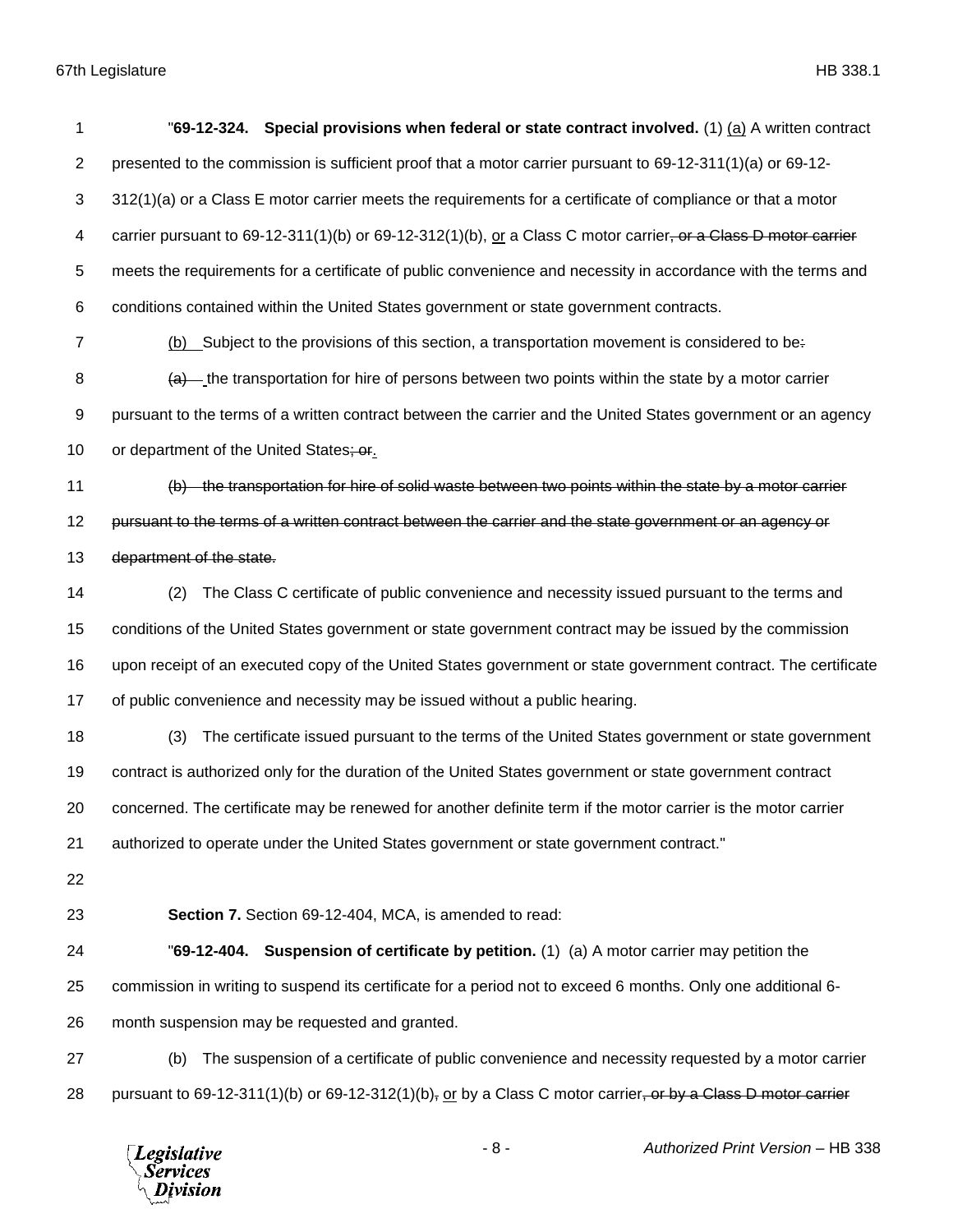may be granted upon a showing of present absence of public convenience and necessity or other showing of matters affecting motor carrier transportation.

 (2) (a) The suspension of a certificate of compliance for a motor carrier pursuant to 69-12-311(1)(a) or 69-12-312(1)(a) or for a Class E motor carrier as provided for in subsection (1) for a period of 12 consecutive months automatically terminates a certificate of compliance and requires a motor carrier pursuant to 69-12- 311(1)(a) or 69-12-312(1)(a) or a Class E motor carrier to reapply for a certificate of compliance.

 (b) The suspension of a certificate of public convenience and necessity for a motor carrier pursuant to 8 69-12-311(1)(b) or 69-12-312(1)(b), or a Class C motor carrier, or a Class D motor carrier as provided in subsection (1) for a period of 12 consecutive months establishes a prima facie presumption of absence of public convenience and necessity. If after notice and hearing the motor carrier pursuant to 69-12-311(1)(b) or 11 69-12-312(1)(b)<sub>r</sub> or the Class C motor carrier, or the Class D motor carrier is unable to prove the existence of public convenience and necessity or existing demand for the transportation service, the commission may cancel a certificate of public convenience and necessity."

**Section 8.** Section 69-12-407, MCA, is amended to read:

 "**69-12-407. Records and reports.** (1) All records, books, accounts, and files of a Class A, Class B, 17 and Class C, and Class D motor carrier in this state, as they relate to the business of transportation conducted by the motor carrier, must at all times be subject to examination by the commission or by any authorized agent or employee of the commission. The commission shall prescribe a uniform system of accounts and uniform 20 reports covering the operations of Class A, Class B, and Class C<del>, and Class D</del> motor carriers. A motor carrier authorized to operate in accordance with the provisions of this chapter shall keep its records, books, and accounts according to the uniform system to the extent possible.

 (2) Before April 1 of each year, unless this deadline has been extended for good cause by the commission, a motor carrier authorized to engage in business shall file with the commission a report, under oath, on a form prescribed and furnished by the commission.

 (3) In addition to other reporting requirements, a Class D motor carrier shall provide sufficient 27 information to the commission to show that the carrier is entitled to possess the Class D motor carrier certificate of public convenience and necessity under the requirements of 69-12-314.

**Legislative** Services ivision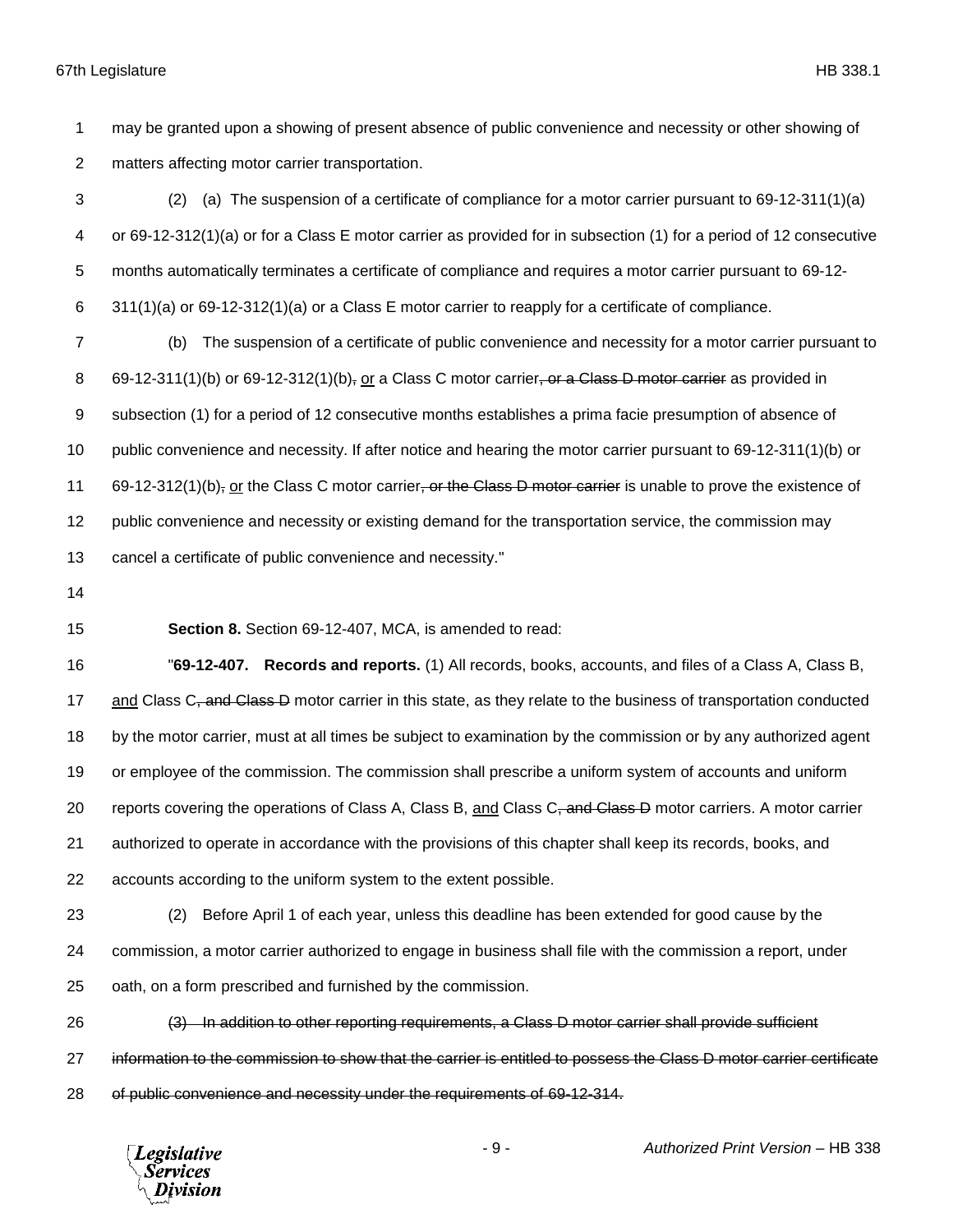annually. (b) A Class E motor carrier shall, upon request from the commission, provide to the commission up to 1,000 unique identification numbers, each of which has been assigned by the motor carrier to an individual transportation network carrier driver affiliated with the motor carrier. (c) The commission may request from the Class E motor carrier copies of records held by the motor carrier for up to 10 of the motor carrier's drivers, who may be identified in the request only by the driver's unique identification number. (d) The Class E motor carrier shall comply with the request in an electronic format acceptable to the commission within 1 business day after receiving the request. (e) The Class E motor carrier may redact the records provided to the commission under subsection (4) (3)(d) to protect the individual privacy of the transportation network carrier's drivers, including information that could be used to identify a driver. Information that a Class E motor carrier may redact includes but is not limited to the transportation network carrier driver's name, address, and social security number, other than the last four digits. 17 (5)(4) Except as required by Article II, section 9 or 10, of the Montana constitution, the records 18 obtained by the commission under subsection  $(4)$   $(3)$  may not be publicly disclosed by the commission." **Section 9.** Section 69-12-611, MCA, is amended to read: "**69-12-611. Leasing of power equipment.** (1) All Class A, Class B, and Class C, and Class D motor carriers subject to the jurisdiction of the commission may lease power equipment for the purpose of performing transportation movements within the state. The leasing of power units must be in writing. (2) All leases must contain: (a) the full names and addresses of negotiating parties; (b) a complete description of each vehicle involved; (c) a provision that the sole possession, responsibility, control, and direction of each vehicle resides with the lessee for the entire term of the lease;- 10 - *Authorized Print Version* – HB 338 **Legislative** Services Division

(4)(3) (a) To ensure safety with respect to transportation network carrier drivers affiliated with Class E

motor carriers, the commission may conduct audits of a Class E motor carrier, but not more than twice